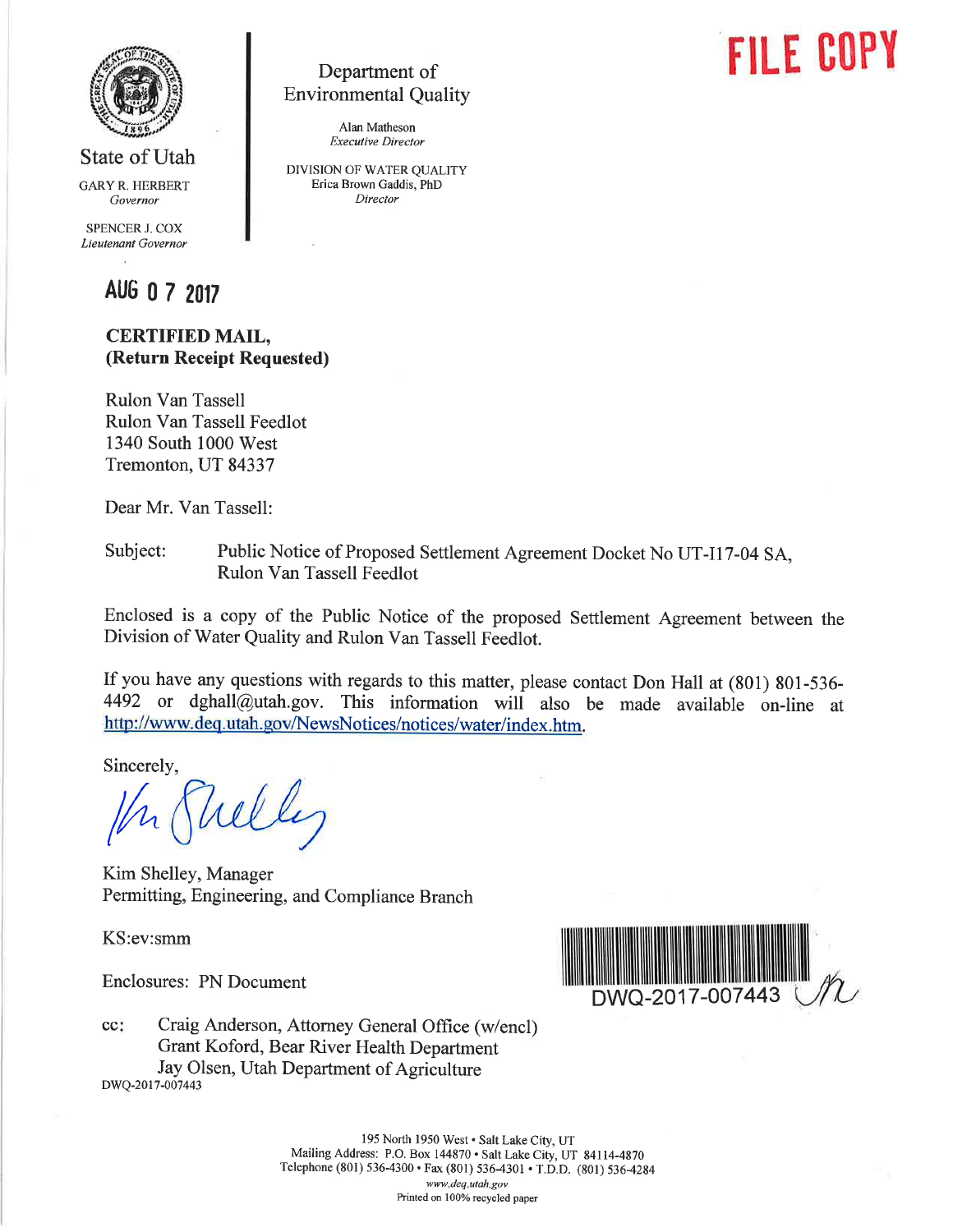

State of Utah

GARYR. HERBERT Governor

SPENCER J. COX Lieutenant Governor

August 9,2017

The Herald Journal 75 West 300 North Logan, UT 84321

ATTN Email: Legal Advertising Department  $legals@hinews.com$ 

This letter will confirm authorization to publish the attached NOTICE in The Herald Journal in the first available edition. Please mail the invoice and affidavit of publication to:

> Department of Environmental Quality Division of Water Quality Attn: Emily Canton P.O. Box 144870 Salt Lake City, Utah 84114-4870

Department of Environmental Quality

Alan Matheson Executive Director DIVISION OF WATER QUALITY Erica Brown Gaddis, PhD Director

If there are any questions, please contact Edith VanVleet at (S01) 536-4397 . Thank you for your assistance.

Sincerely,

wlle

Kim Shelley, Manager Permitting, Engineering, and Compliance Branch

KS:ev:smm

195 North 1950 West · Salt Lake City, UT Mailing Address: P.O. Box 144870 . Salt Lake City, UT 84114-4870 Telephone (801) 536-4300 · Fax (801) 536-4301 · T.D.D. (801) 536-4284 www.deq.utah.gov Printed on 100% recycled paper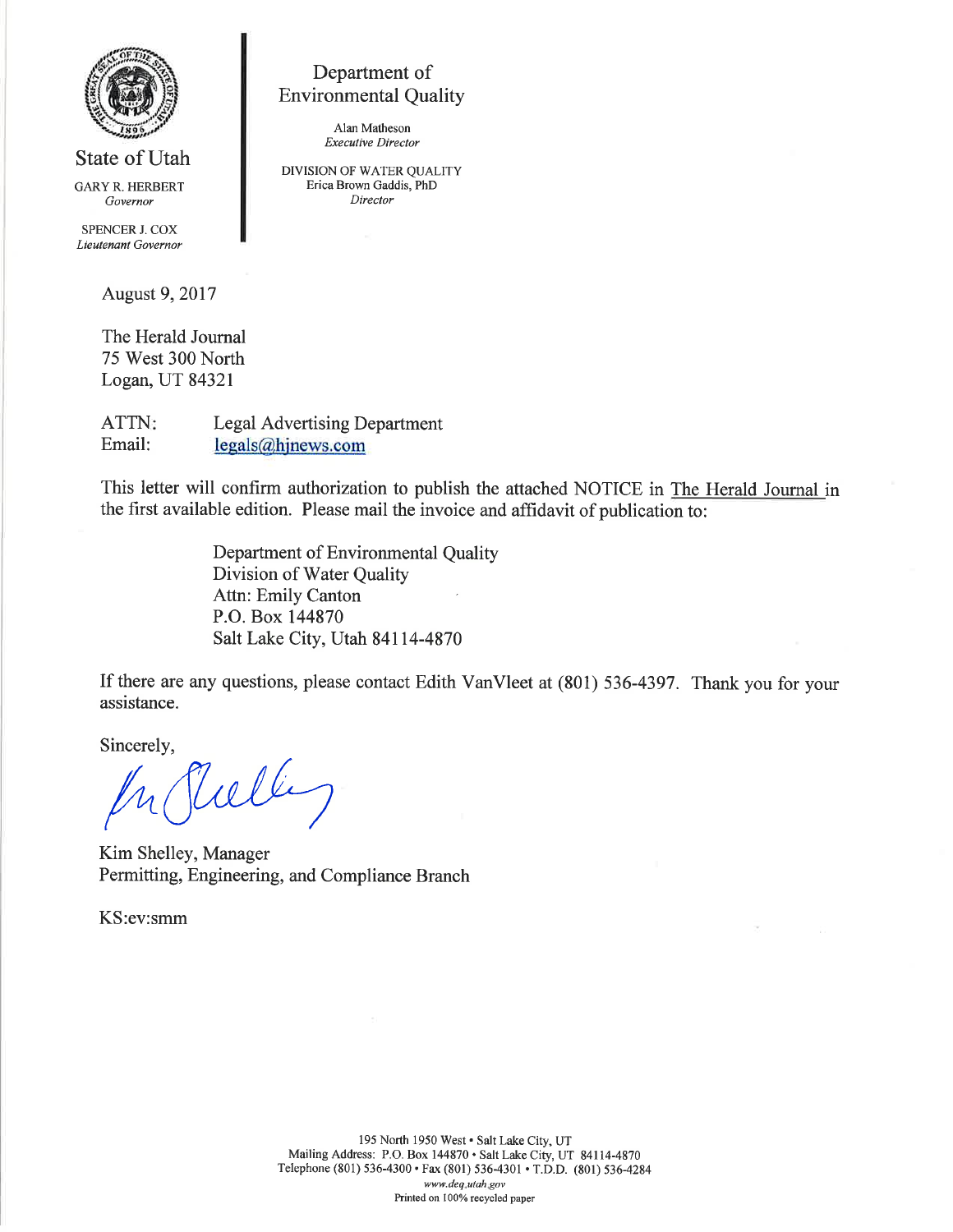

Department of Environmental Quality

> Alan Matheson Executive Director

DIVISION OF WATER QUALITY Erica Brown Gaddis, PhD Director

GARYR. HERBERT Governor

State of Utah

SPENCER J. COX Lieutenant Governor

August 9,2017

Box Elder News Journal 55 South 100 West Brigham City, UT 84302

ATTN: Legal Advertising Department Email: legals@benewsjournal.com

This letter will confirm authorization to publish the attached NOTICE in The Box Elder News Journal in the first available edition. Please mail the invoice and affidavit of publication to:

> Department of Environmental Quality Division of Water Quality Attn: Emily Canton P.O. Box 144870 Salt Lake City, Utah 84114-4870

If there are any questions, please contact Edith VanVleet at (801) 536-4397. Thank you for your assistance.

Sincerely,

Kim Shelley, Manager Permitting, Engineering, and Compliance Branch

KS:ev:smm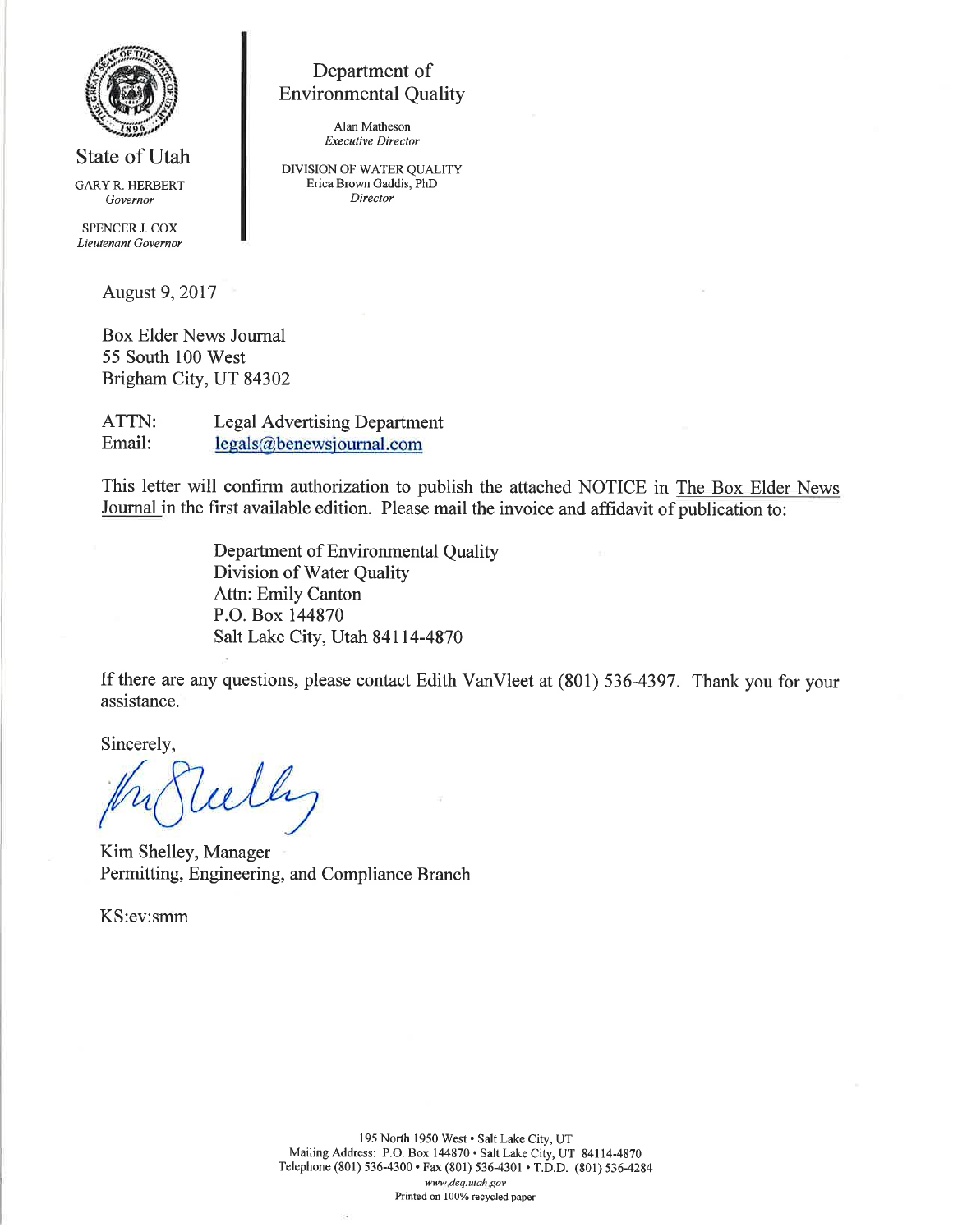

State of Utah GARYR. HERBERT Governor SPENCER J. COX Lieutenant Governor

Department ot Environmental Quality

> Alan Matheson Executive Director

DIVISION OF WATER QUALITY Erica Brown Gaddis, PhD Director

August 9,2017

## UTAH DEPARTMENT OF ENVIRONMENTAL QUALITY DIVISION OF WATER QUALITY

# PUBLIC NOTICE OF STIPULATED COMPLIANCE ORDER, DOCKET NO. UT- II7-04

# PURPOSE OF PUBLIC NOTICE

This notice is to declare that the State of Utah has reached a settlement agreement with Rulon Van Tassell Feedlot. This Public Notice is issued pursuant to Utah Administrative Code R317-8-1.9, to provide opportunity for public comment on the proposed settlement of a Stipulated Compliance Order. The proposed order is for the purpose of resolving alleged violations of Utah Code Annotated 19-5 (Water Quality Act), and is a resolution of enforcement proceedings brought against Rulon Van Tassell Feedlot.

### PUBLIC COMMENTS

Public comments are invited any time prior to close of business September 8, 2017. Comments may be directed to the Department of Environmental Quality, Division of Water Quality, <sup>195</sup> North 1950 West, P.O. Box 144870, Salt Lake City, Utah 84114-4970.

### FURTHER INFORMATION

The settlement agreement is available for public review under "Public Notices" at https://deq.utah.gov/Divisions/dwq/info/notices.htm. If internet access is not available, a copy may be obtained by calling Don Hall at 801-536-4492. Written public comments can be submitted to: Don Hall, P.O. Box 144870, Salt Lake City, Utah 841 14-4870 or by email at:  $dghall@utah.gov.$  The deadline to receive comments is close of business September 8, 2017. After considering public comment the Director of the Division of Water Quality may execute the settlement agreement, revise it, or abandon it.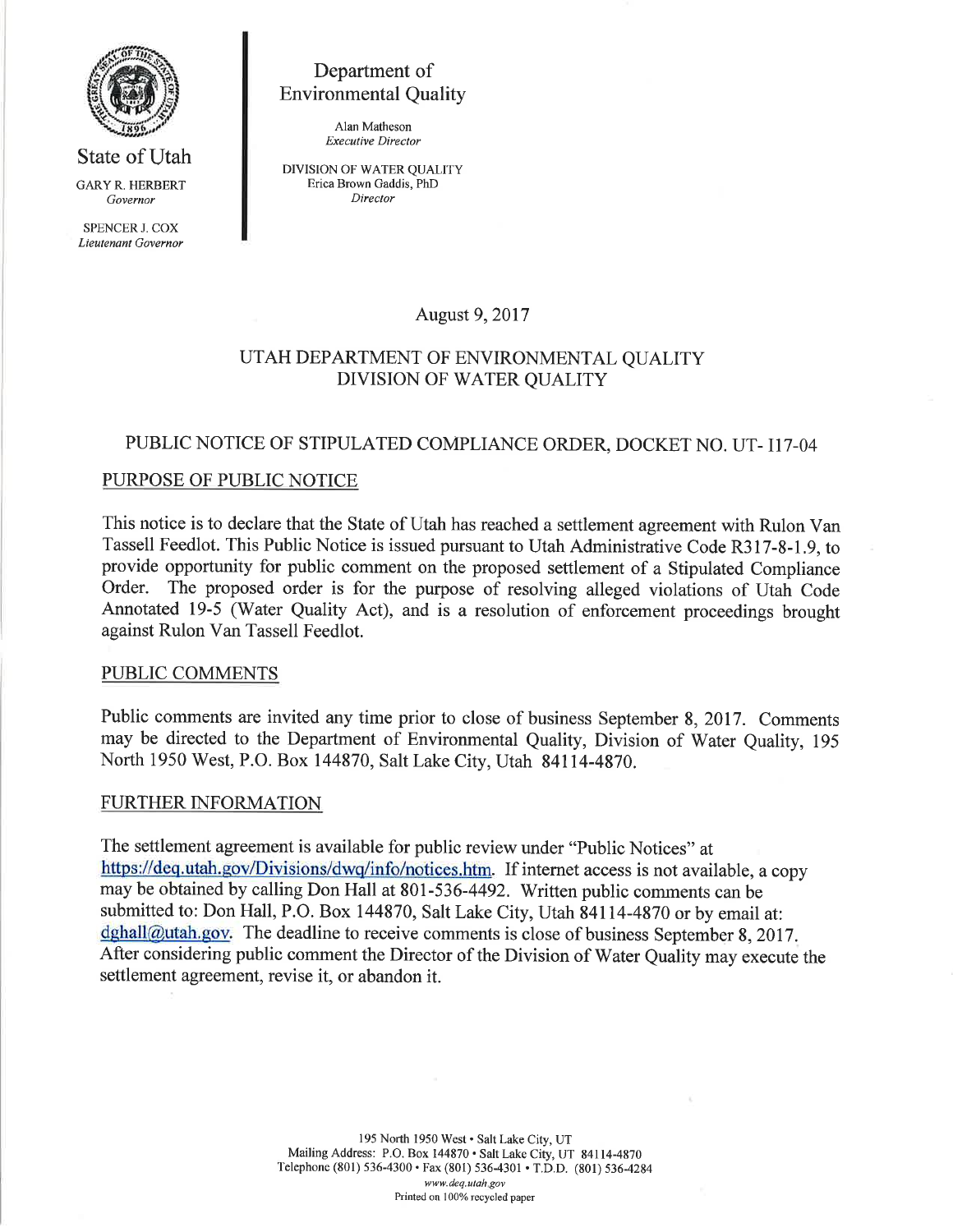| IN THE MATTER OF                 |
|----------------------------------|
| <b>Rulon Van Tassell Feedlot</b> |
| <b>1340 South 1000 West</b>      |
| Tremonton, Utah 84337            |

#### DOCKET NUMBER. UTI-17-04

STIPULATED COMPLIANCE ORDER

### A. PURPOSE

l. This Stipulated Compliance Order (AGREEMENT) is entered into voluntary by and among the Director of the Utah Division of Water Ouality (DIRECTOR) and Van Tassell Feedlot (FEEDLOT). The DIRECTOR and FEEDLOT are jointly referred to hereafter as the (PARTIES). The purpose of this AGREEMENT is to resolve the illicit discharge of manure water to Bear River Canal which connects to wetlands and Pintail Lake several miles from the feedlot. The canal, wetlands, and Pintail Lake are waters of the State. The discharge was observed on February 8, 2017, but likely occurred for at least 10 days:  $\ell \notin \ell \cup r$  =  $\ell$ 

#### B. AUTHORITY

- 1. The DIRECTOR of the Utah Division of Water Quality (DIVISION) is authorized to issue, continue in effect, renew, revoke, modify or deny discharge permits and to issue orders in accordance with Section  $19-5-106$ , and to specify a schedule of compliance in a permit leading to compliance with the Utah Water Quality Act (ACT) and Administrative Code.
- 2. The DIVISION was created to administer the ACT under the immediate direction and control of the DIRECTOR pursuant to Section 19-1-105 of the Utah Code Annotated.
- 3. The State of Utah has been delegated authority by the U.S. Environmental protection Agency (EPA) to administer the National Pollutant Discharge Elimination System (NPDES) permit prograrn under the Federal Clean Water Act (CWA), known in Utah as the Utah Pollution Discharge Elimination System (UPDES).
- 4. Utah Code Ann. § 19-5-107(1)(a). "Except as provided in this chapter or rules made under it, it is unlawful for any person to discharge a pollutant into waters of the state or to cause pollution which constitutes a menace to public health and welfare, or is harmful to wildlife, fish or aquatic life, or impairs domestic, agricultural, industrial, recreational, or other beneficial uses of water, or to place or cause to be placed any wastes in a location where there is probable cause to believe it will pollution."
- 5. UAC R317-8-10.3(4). "No AFO or CAFO shall discharge except as authorized under a current UPDES permit."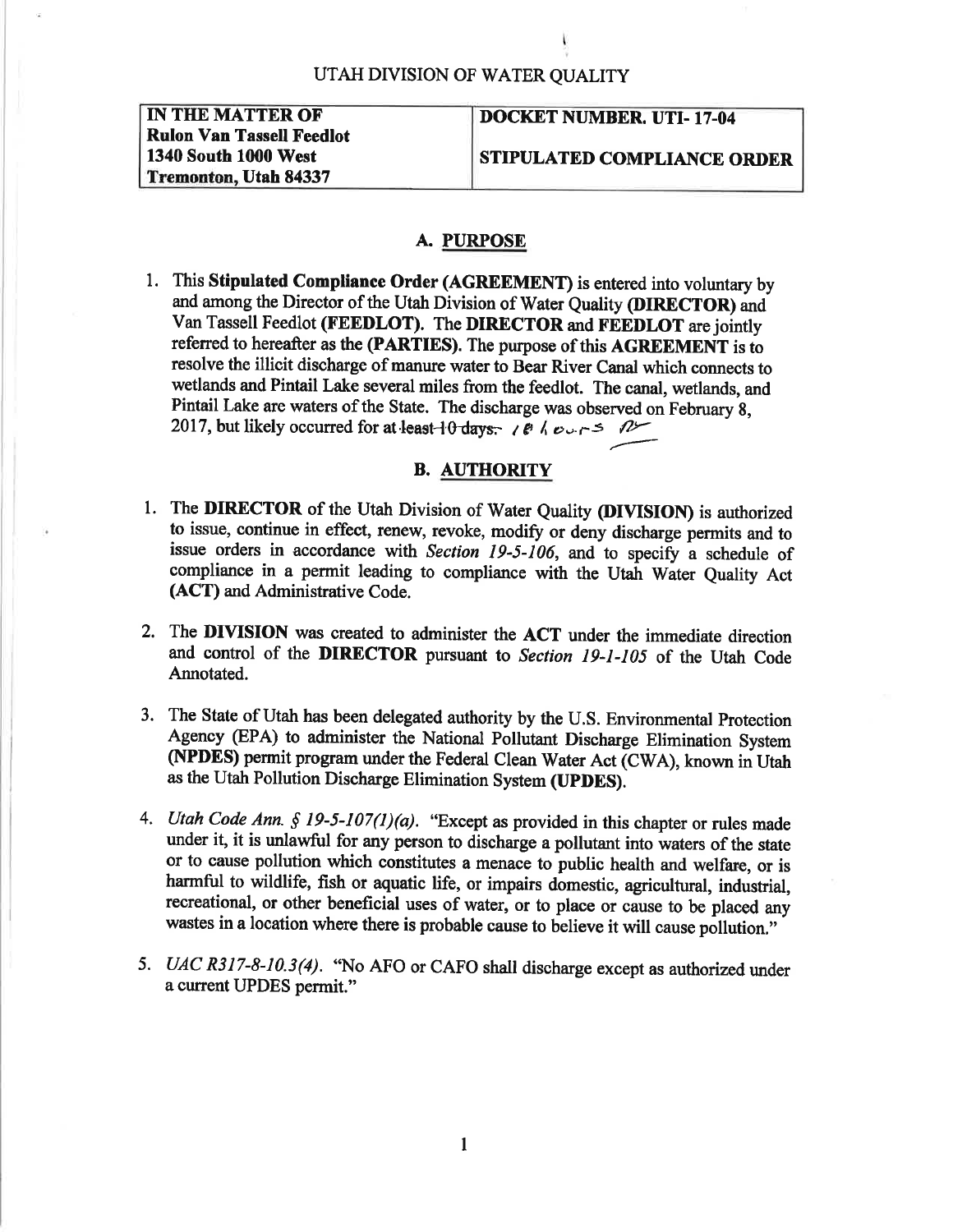#### UTAH DIVISION OF WATER QUALITY

#### C. FINDINGS OF FACT

- 1. The FEEDLOT operates a beef feedlot in Thatcher, Utah, less than 50 feet from a canal that flows to wetlands and Pintail Lake. The FEEDLOT is a Large Concentrated Animal Feeding Operation (CAFO) confining an estimated 2,000 animals on February 8, 2017, the day of the observed discharge.
- 2. The FEEDLOT has insufficient storage capacity to properly store wastewater during periods of high precipitation and snow melt even though the main runoff pond was designed by Natural Resources Conservation Service.
- 3. The FEEDLOT allowed discharge of runoff pond overflow to a canal. The canal connects to other state waters. Snow melt and rain overwhelmed the runoff pond which was designed for a 25-year, 24-hour event. The FEEDLOT does not have storage capacity for chronic precipitation such that as occurred this winter.
- 4. The FEEDLOT notified the DIVISION of the discharge while the pond was overflowing, as required.
- 5. On March 3, 2017, Don Hall of the DIVISION observed a significant discharge of manure wastewater to the canal. It is estimated that approximately 50 gallons per minute was overtopping the pond. It is tikely that the pond discharged for at least <sup>10</sup> days which would result in an estimated discharge of about 504,000 gallons over  $10-$ -days of discharge.  $\int_{0}^{L} h \cdot u \cdot s - \Lambda$
- 6. The canal, wetlands, and Pintail Lake are waters of the State per Utah Administrative Code R317-8-1.5(59) and R317-8-10.2. The discharge observed on February 8, 2017 was to waters of the State in violation of Utah Code Ann. § 19-5-107(1)(a) and Utah Administrative Code R317-8-10.3(4), shown in paragraphs of B.4 and B.5 above.
- 7. Large CAFOs that discharge to waters of the State, such as the FEEDLOT on February 8, 2017, are required to obtain a UPDES CAFO permit per UAC R317-8-10.3(4).
- 8. The water discharged and the type of discharged do not meet the definitions of agriculture water or agriculture discharge in UCA § 19-5-102(1) and (2).
- 9. The DIVISION has determined a penalty for this incident according to the guidelines found in Utah Administrative Code R317-1-8, Penalty Criteria for Civil Settlement Negotiations. The criteria considers such factors as the nature, severity and extent of the violations, history of noncompliance, degree of willingness, negligence, good faith efforts to comply, and economic benefit of the FEEDLOT's delayed compliance.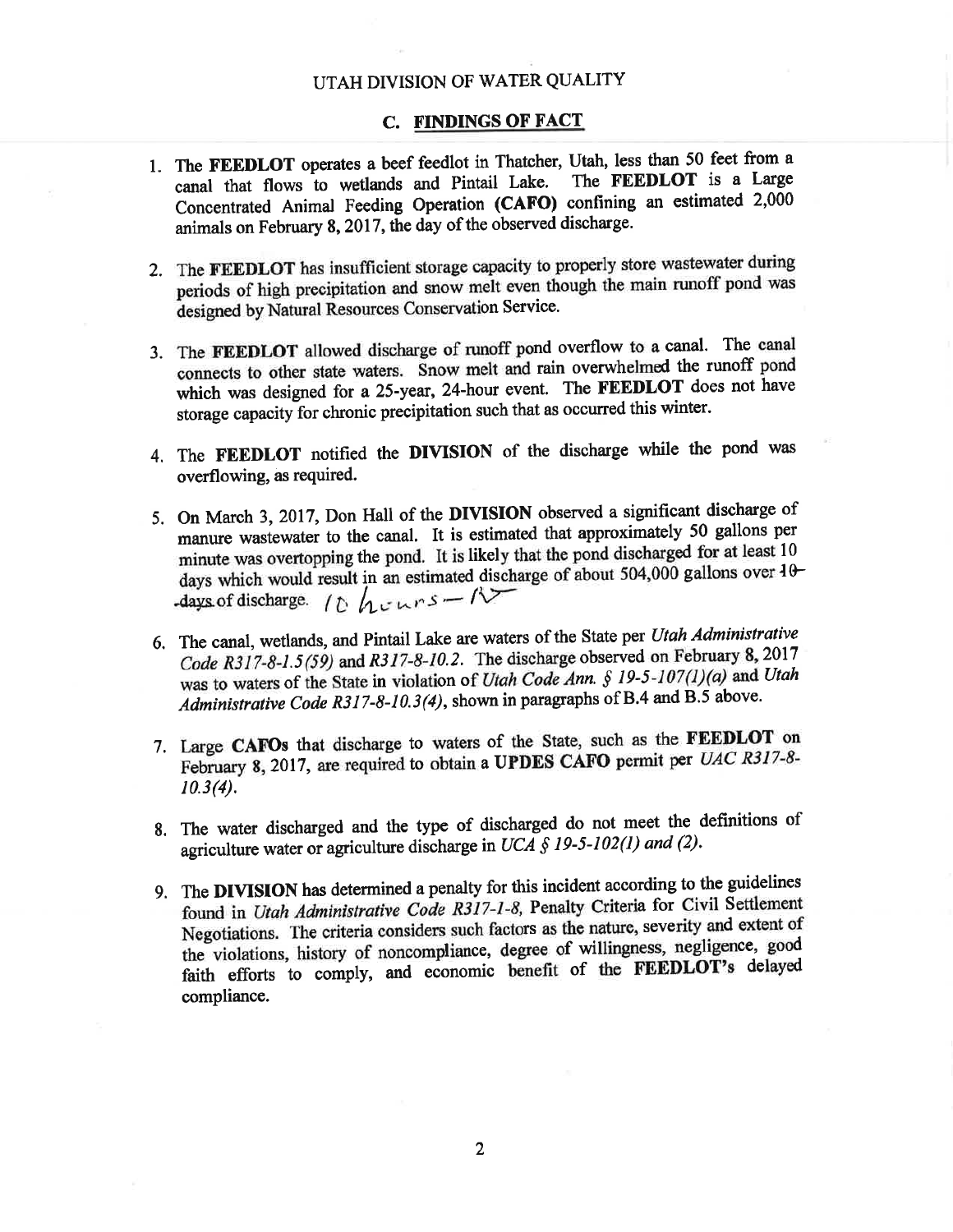#### D. VIOLATIONS

Based on the foregoing Findings of Fact, the **FEEDLOT** has violated the following:

- 1. Utah Code Ann. \$ 19-5-107(1)(a) for causing pollution which could be harmful to wildlife, fish or aquatic life, or impairs domestic, agricultural, industrial, recreational, or other beneficial uses of water and described in the Findings of Fact, paragraph C.4.
- 2. UAC R317-8-10.3(4) for a Large CAFO that discharges without a current UPDES permit (CAFO permit) described in Findings of Fact, paragraph C.4.

#### E. AGREEMENT

Based on the foregoing FINDINGS OF FACT and VIOLATIONS, the DIRECTOR hereby orders, and the FEEDLOT agrees to, comply with the requirements and conditions of the AGREEMENT below. The FEEDLOT is ordered and agrees to:

- l. Immediately initiate all action required to come into complidnce with all applicable provisions of the Utah Water Quality Act and the Water Quality rules in the Utah Administrative Code.
- 2. Immediately cease all feed and manure discharge to waters of the State from the **FEEDLOT's production area, waste storage areas, and fields.**
- 3. Prevent future discharges to waters of the State from the FEEDLOT.
- 4. Report any future discharges to waters of the State to the DIVISION within 24-hours of any discharge.
- 5. As soon as possible and no later than the deadlines in this AGREEMENT and any compliance schedule, comply with the requirements of the AGREEMENT.
- 6. Obtain the CAFO permit by December 31, 2017. The deadline includes the 30-day public notice period for public comment.
- 7, Cooperate with DWQ in preparing a compliance schedule until the NMP and CAFO permit can be fully implemented at the FEEDLOT. A compliance schedule should be complete by August 15, 2017.
- 8. Prepare or revise the FEEDLOT's NMP according to DIVISION comments and requirements, CAFO permit requirements, and all applicable Natural Resources Conservation Service (NRCS) practices and standards.
- 9. The new or revised NMP must be approved by aNRCS certified planner if available, or a planner from a conservation district or the Utah Department of Agriculture and Food (UDAF). The NMP must be submitted to DWQ for review by September 15,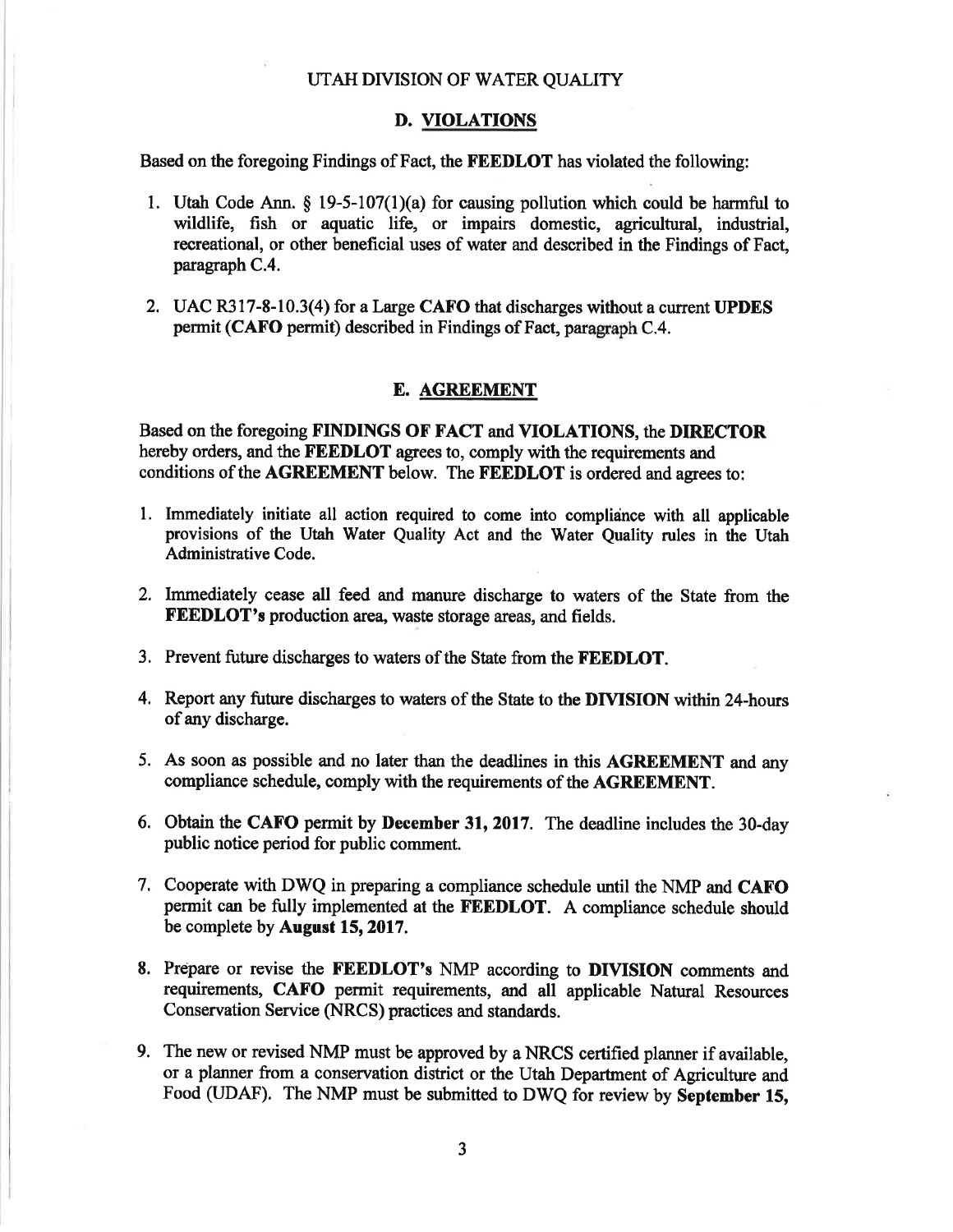#### UTAH DIVISION OF WATER QUALITY

2017 and revised thereafter as needed to comply with the CAFO permit.

- 10. The NMP must be approved by the DIVISION prior to full implementation of the NMP.
- ll.The NMP must be implemented prior to receiving permit coverage on or before December 31, 2017.
- 12. The FEEDLOT may request a deadline extension to any deadline within this AGREEMENT for conditions beyond the reasonable control of the FEEDLOT and at a minimum of 30 days prior to the respective deadline. The DIVISION must approve the deadline for the extension to be granted.
- 13. The FEEDLOT agrees to pay a penalty in the amount of \$1,817. The penalty will be held in abeyance if the FEEDLOT complies with the requirements of this AGREEMENT. The FEEDLOT will not be required to pay the penalty unless it fails to comply with this AGREEMENT by the deadline December 31, 2017 or a DIVISION approved deadline extension.
- 14. Should the DIVISION determine that the FEEDLOT did not tully comply with the deadlines and requirements of the AGREEMENT, the FEEDLOT must pay \$1,817 as notified by the DIVISION.
- 15.In addition to the penalty requirements in 13 and 14 above, the FEEDLOT will be required to pay reimbursement costs to the DIVISION if the FEEDLOT fails to comply with the AGREEMENT. Any reimbursement costs will be determined after the final December 31, 2017 deadline or any DIVISION-approved extension. The DIVISION will track the hours spent on the enforcement case and bill the FEEDLOT after the final deadline, should the FEEDLOT fail to comply. Reimbursement cost wilt be determined by multiplying the number of DIVISION hours by \$90 per hour.
- 16. By executing this AGREEMENT, the FEEDLOT makes no admissions concerning the findings and denies liability for the findings made within. The PARTIES understand and agree that this AGREEMENT is being entered into in an effort to resolve any dispute between the parties and avoid further dispute, discussion, or action concerning the matters related thereto.
- 17. Any future disputes arising hereunder are subject to Utah Code Ann. 19-5-112, 19-1-301 and 19-1-301.5; and R305-7 of the Utah Administrative Code, and other applicable law.
- 18. Neither execution of this AGREEMENT, nor the FEEDLOT's compliance to the conditions and requirements of this AGREEMENT, shall relief the FEEDLOT of any future enforcement actions and penalties for future non-compliance to Utah's water quality statutes and administrative code by the FEEDLOT.